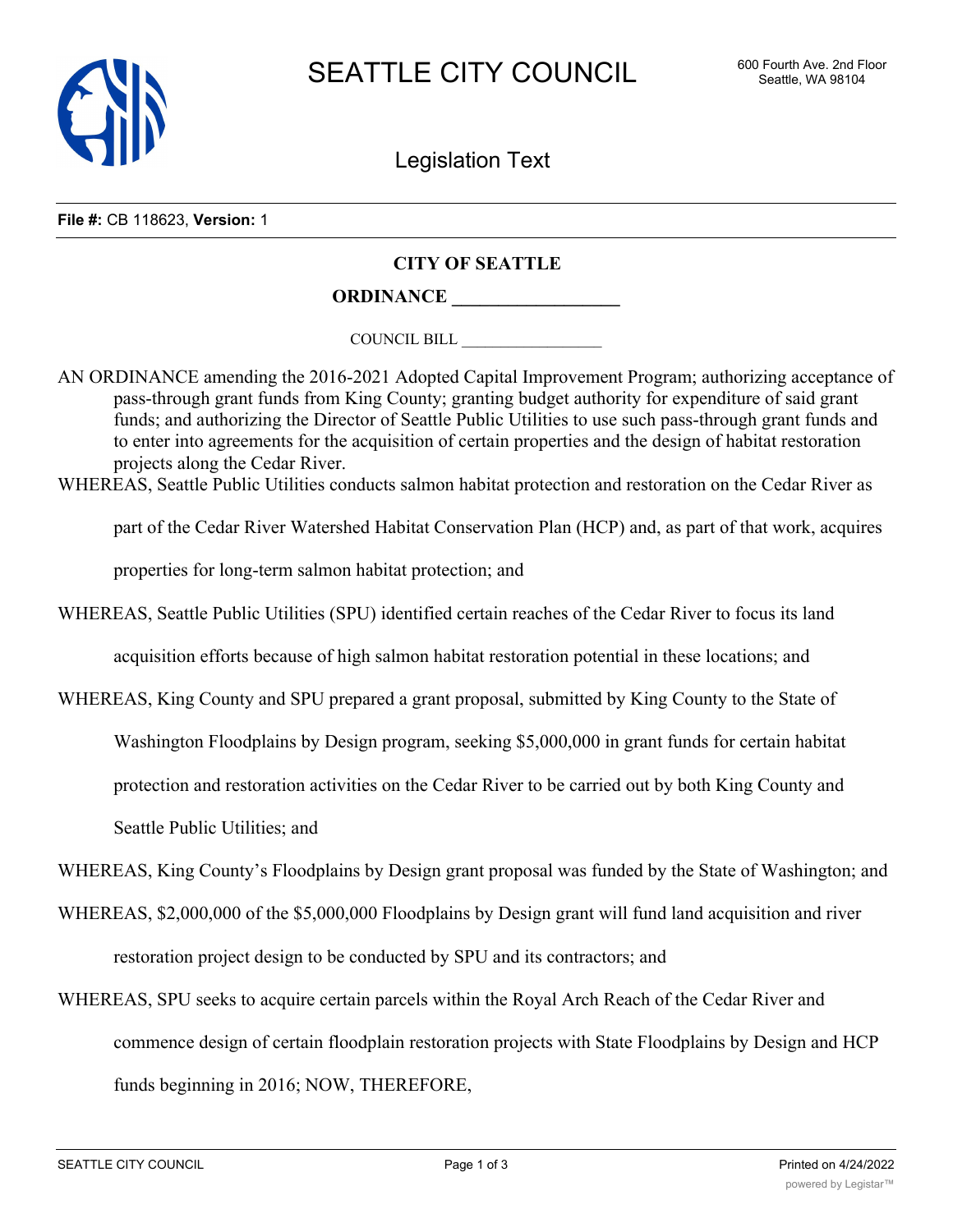## **BE IT ORDAINED BY THE CITY OF SEATTLE AS FOLLOWS:**

Section 1. The Director of Seattle Public Utilities is authorized to accept \$2,100,000 in Floodplains by Design grant funds from and enter into an agreement with King County to receive pass-through funds from the Washington Department of Ecology to protect and restore land in the lower Cedar River. The funds, when received, shall be deposited in Water Fund 43000.

Section 2. The 2016-2021 Adopted Capital Improvement Program is amended consistent with Attachment 1 to this ordinance, attached hereto, and an amount of \$2,100,000 shall be appropriated in Water Fund 43000 for activities performed and expenditures made under the Floodplains by Design grant and agreement referenced in Section 1 of this ordinance.

Section 3. The Director of Seattle Public Utilities is authorized to execute, deliver, and perform, on behalf of The City of Seattle, agreements for the purposes of acquiring the parcels identified in Attachments 2 and 3 to this ordinance (Cedar River Land Acquisition Map and Royal Arch Reach Parcel List, respectively), and for the design of projects for the protection and restoration of fish habitat on the lower Cedar River.

Section 4. This ordinance shall take effect and be in force 30 days after its approval by the Mayor, but if not approved and returned by the Mayor within ten days after presentation, it shall take effect as provided by Seattle Municipal Code Section 1.04.020.

Passed by the City Council the \_\_\_\_\_ day of \_\_\_\_\_\_\_\_\_\_\_\_\_\_\_\_\_\_\_\_\_\_, 2016, and

signed by me in open session in authentication of its passage this

\_\_\_\_\_ day of \_\_\_\_\_\_\_\_\_\_\_\_\_\_\_\_\_\_\_, 2016.

President \_\_\_\_\_\_\_\_\_\_ of the City Council